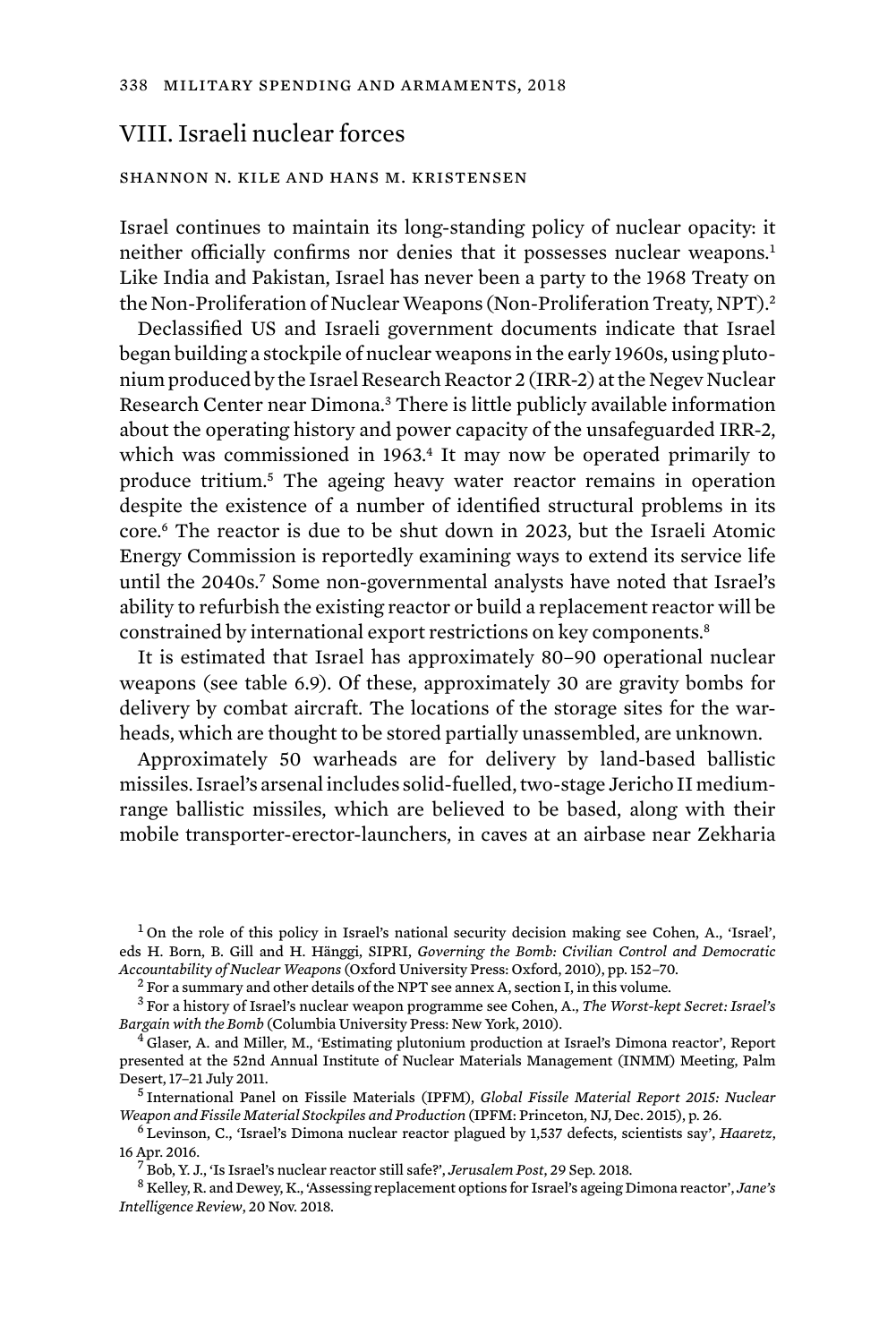|                                      | Range            | Payload          |                                                                                                                                                          | No. of      |
|--------------------------------------|------------------|------------------|----------------------------------------------------------------------------------------------------------------------------------------------------------|-------------|
| Type                                 | $(km)^d$         | (kg)             | Status                                                                                                                                                   | warheads    |
| Aircraftb                            |                  |                  |                                                                                                                                                          | $\cdot$ .   |
| $F-I6A/B/C/D/I$<br>Falcon            | 1600             | 5400             | 205 aircraft in the inventory; some are<br>believed to be equipped for nuclear<br>weapon delivery.                                                       | 30          |
| Land-based ballistic missiles<br>. . |                  |                  |                                                                                                                                                          |             |
| Jericho II                           | $1500 -$<br>1800 | $750-$<br>1000   | c. 50 missiles; first deployed in 1990.                                                                                                                  | 25          |
| Jericho III <sup>c</sup>             | >4000            | $1000 -$<br>1300 | Became operational in 2011-15 and is<br>gradually replacing Jericho II.                                                                                  | 25          |
| Cruise missiles                      |                  |                  |                                                                                                                                                          |             |
| . .                                  |                  |                  | Dolphin class diesel-electric submarines (10)<br>are rumoured to have been equipped with<br>nuclear-armed SLCMs; this is denied by<br>Israeli officials. |             |
| Total                                |                  |                  |                                                                                                                                                          | $80 - 90^a$ |

**Table 6.9.** Israeli nuclear forces, January 2019

. . = not available or not applicable; SLCM = sea-launched cruise missile.

*<sup>a</sup>* Aircraft range is for illustrative purposes only; actual mission range will vary. Missile payloads may have to be reduced in order to achieve maximum range.

*<sup>b</sup>* Some of Israel's 25 F-15I aircraft may also have a long-range nuclear delivery role.

*<sup>c</sup>* A longer-range version of the missile with a new rocket motor may be under development.

*<sup>d</sup>* SIPRI's estimate, which is approximate, is that Israel has 80–90 stored nuclear warheads. There is significant uncertainty about the size of Israel's nuclear arsenal and its warhead capabilities.

*Sources*: Cohen, A., *The Worst-kept Secret: Israel's Bargain with the Bomb* (Columbia University Press: New York, 2010); Cohen, A. and Burr, W., 'Israel crosses the threshold', *Bulletin of the Atomic Scientists*, vol. 62, no. 3 (May/June 2006); Cohen, A., *Israel and the Bomb* (Columbia University Press: New York, 1998); Albright, D., Berkhout, F. and Walker, W., SIPRI, *Plutonium and Highly Enriched Uranium 1996: World Inventories, Capabilities and Policies* (Oxford University Press: Oxford, 1997); *IHS Jane's Strategic Weapon Systems*, various issues; Fetter, S., 'Israeli ballistic missile capabilities', *Physics and Society*, vol. 19, no. 3 (July 1990); 'Nuclear notebook', *Bulletin of the Atomic Scientists*, various issues; and authors' estimates.

to the south-east of Tel Aviv.9 A three-stage Jericho III intermediate-range ballistic missile, with a range exceeding 4000 kilometres, was declared operational in 2011.10 In 2013 Israel tested a Jericho III with a new motor that some sources believe may give the missile an intercontinental range—that is, a range exceeding 5500 km.<sup>11</sup> Its development status is unknown.

There are numerous unconfirmed reports that Israel has modified its fleet of German-built Dolphin class diesel-electric submarines to carry indigenously produced nuclear-armed sea-launched cruise missiles, giving

<sup>9</sup> O'Halloran, J. (ed.), 'Jericho missiles', *IHS Jane's Weapons: Strategic, 2015–16* (IHS Jane's: Coulsdon, 2015), p. 53. <sup>10</sup> O'Halloran, ed. (note 9). <sup>11</sup> Ben-David, A., 'Israel tests Jericho III missile', *Aviation Week & Space Technology*, 22 July 2013.